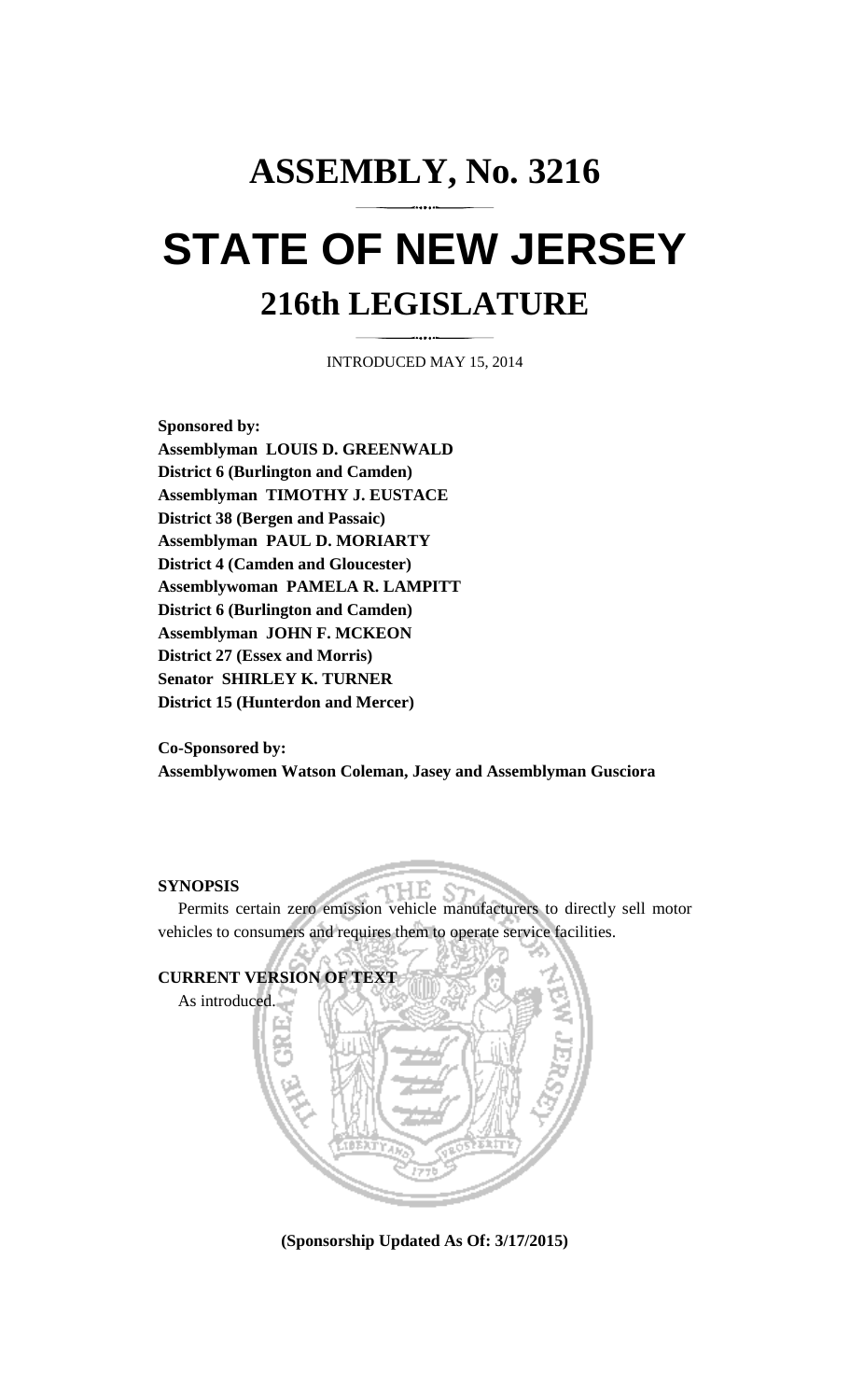# **A3216** GREENWALD, EUSTACE

2

1 **AN ACT** concerning the sale of zero emission motor vehicles, 2 amending R.S.39:10-19 and P.L.1999, c.45, amending and 3 supplementing P.L.1985, c.361, and supplementing P.L.2003, 4 c.266 (C.26:2C-8.15 et al.).

5 6 **BE IT ENACTED** *by the Senate and General Assembly of the State*  7 *of New Jersey:*

8

9 1. R.S.39:10-19 is amended to read as follows:

10 39:10-19. No person shall engage in the business of buying, 11 selling or dealing in motor vehicles in this State, nor shall a person 12 engage in activity that would qualify the person as a leasing dealer, 13 as defined in section 2 of P.L.1994, c.190 (C.56:12-61), unless: a. 14 the person is a licensed real estate broker acting as an agent or 15 broker in the sale of mobile homes without their own motor power 16 other than recreation vehicles as defined in section 3 of P.L.1990, 17 c.103 (C.39:3-10.11), or manufactured homes as defined in section 18 3 of P.L.1983, c.400 (C.54:4-1.4); or b. the person is authorized to 19 do so under the provisions of this chapter and P.L.1985, c.361 20 (C.56:10-26 et seq.).

21 The chief administrator may, upon application in such form as 22 the chief administrator prescribes, license any proper person as such 23 dealer or leasing dealer. A licensed real estate broker shall be 24 entitled to act as an agent or broker in the sale of a mobile or 25 manufactured home as defined in subsection a. of this section 26 without obtaining a license from the chief administrator. For the 27 purposes of this chapter, a "licensed real estate broker" means a real 28 estate broker licensed by the New Jersey Real Estate Commission 29 pursuant to the provisions of chapter 15 of Title 45 of the Revised 30 Statutes. Any sale or transfer of a mobile or manufactured home, in 31 which a licensed real estate broker acts as a broker or agent 32 pursuant to this section, which sale or transfer is subject to any 33 other requirements of R.S.39:10-1 et seq., shall comply with all of 34 those requirements.

35 No person who has been convicted of a crime, arising out of 36 fraud or misrepresentation in the sale, leasing or financing of a 37 motor vehicle, shall be eligible to receive a license. For the 38 purposes of this section, each applicant for a license shall submit to 39 the chief administrator the applicant's name, address, fingerprints, 40 and written consent for a criminal history record background check 41 to be performed. The chief administrator is hereby authorized to 42 exchange fingerprint data with and receive criminal history record 43 information from the State Bureau of Identification in the Division 44 of State Police and the Federal Bureau of Investigation consistent 45 with applicable State and federal laws, rules, and regulations, for 46 purposes of facilitating determinations concerning licensure

 **EXPLANATION – Matter enclosed in bold-faced brackets** [**thus**] **in the above bill is not enacted and is intended to be omitted in the law.** 

 **Matter underlined thus is new matter.**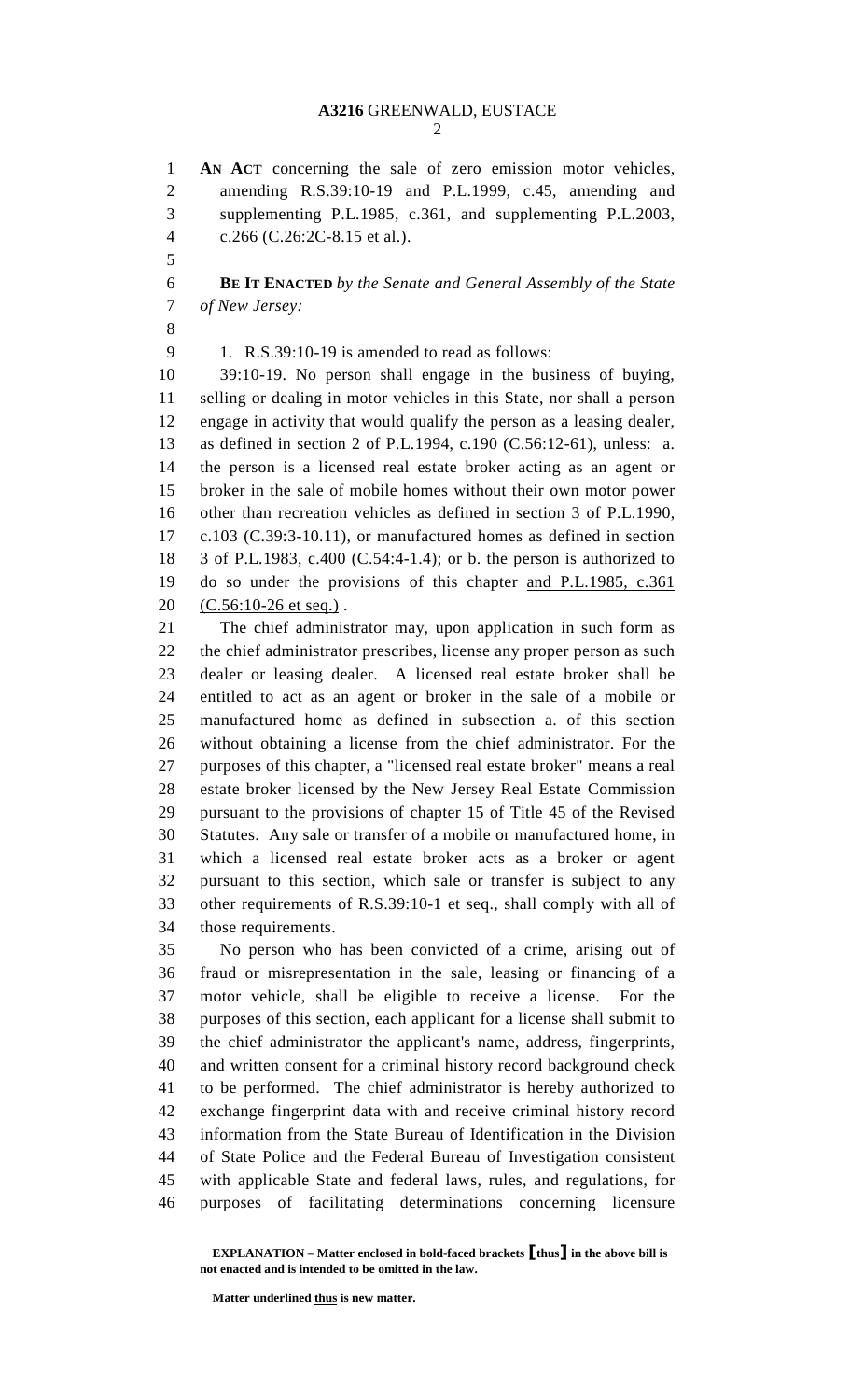1 eligibility. The applicant shall bear the cost for the criminal history 2 record background check, including all costs of administering and 3 processing the check. The Division of State Police shall promptly 4 notify the chief administrator in the event a current holder of a 5 license or prospective applicant, who was the subject of a criminal 6 history record background check pursuant to this section, is arrested 7 for a crime or offense in this State after the date the background 8 check was performed.

9 Each applicant for a license shall at the time such license is 10 issued have established and maintained, or by that application shall 11 agree to establish and maintain, within 90 days after the issuance 12 thereof, a place of business consisting of a permanent building not 13 less than 1,000 square feet in floor space located in the State of 14 New Jersey to be used principally for the servicing and display of 15 motor vehicles with such equipment installed therein as shall be 16 requisite for the servicing of motor vehicles in such manner as to 17 make them comply with the laws of this State and with any rules 18 and regulations made by the board governing the equipment, use, 19 and operation of motor vehicles within the State. However, a 20 leasing dealer, who is not engaged in the business of buying, 21 selling, or dealing in motor vehicles in the State, shall not be 22 required to maintain a place of business with floor space available 23 for the servicing or display of motor vehicles or to have an exterior 24 sign at the lessor's place of business.

25 A license fee of \$200 shall be paid by an applicant upon the 26 applicant's initial application for a license. The chief administrator 27 may renew an applicant's license upon application for renewal on a 28 form prescribed by the chief administrator and accompanied by a 29 renewal fee of \$200. Every license shall expire 24 months from the 30 date on which it is issued. The chief administrator may, at the chief 31 administrator's discretion and for good cause shown, extend an 32 applicant's license for an additional period not to exceed 12 months 33 from the date on which it is scheduled to expire. The chief 34 administrator may, at the chief administrator's discretion and for 35 good cause shown, issue a license which shall expire on a date fixed 36 by the chief administrator. The fee for licenses with an expiration 37 date fixed by the chief administrator shall be fixed by the chief 38 administrator in an amount proportionately less or greater than the 39 fee established herein.

40 For the purposes of this section, a leasing dealer or an assignee 41 of a leasing dealer whose leasing activities are limited to buying 42 motor vehicles for the purpose of leasing them and selling motor 43 vehicles at the termination of a lease shall not be deemed to be 44 engaged in the business of buying, selling, or dealing in motor 45 vehicles in this State.

46 (cf: P.L.2007, c.335, s.24)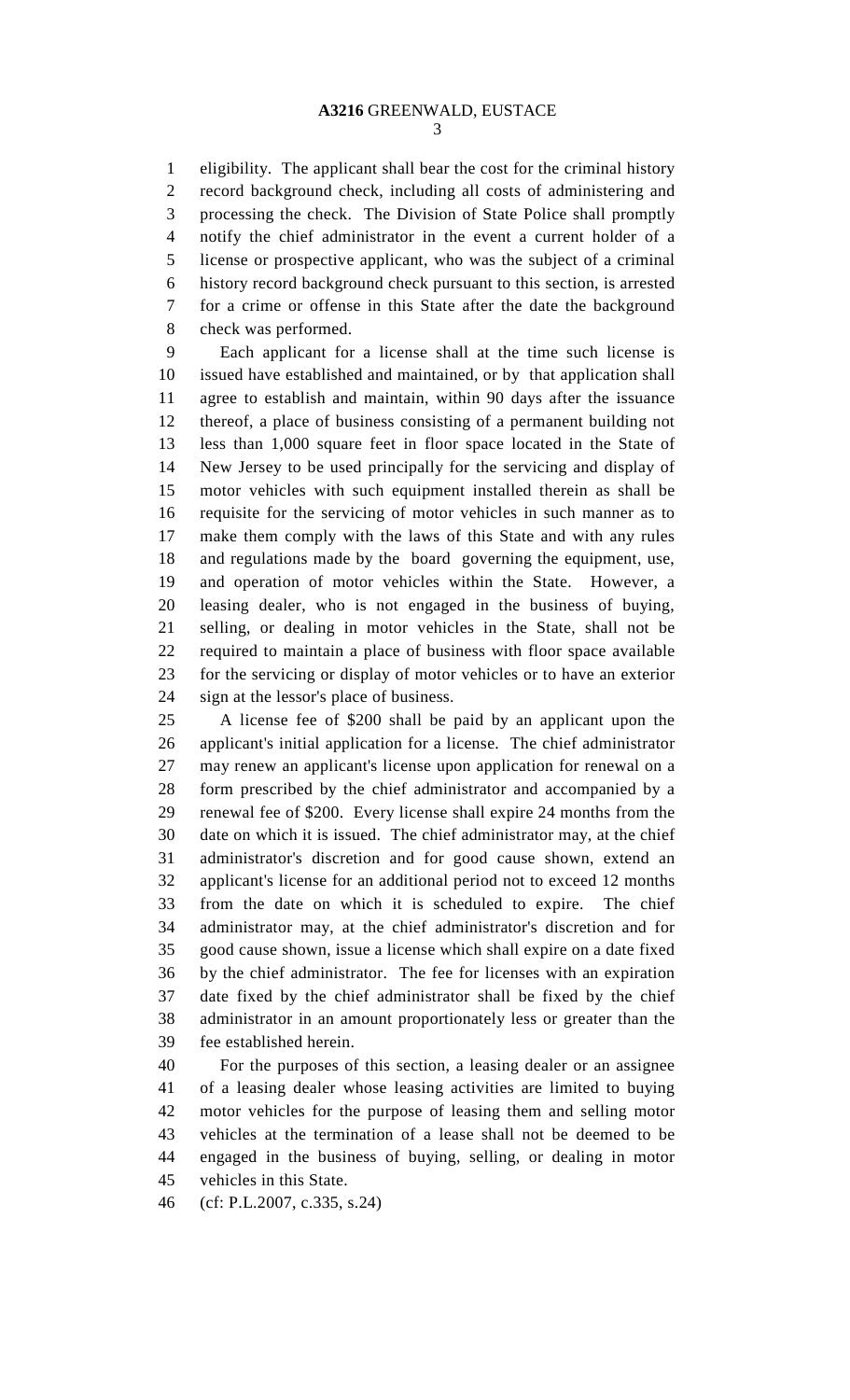1 2. Section 5 of P.L.1999, c.45 (C.56:10-7.4) is amended to read 2 as follows: 3 5. It shall be a violation of P.L.1971, c.356 (C.56:10-1 et seq.) 4 for any motor vehicle franchisor, directly or indirectly, through any 5 officer, agent or employee, to engage in any of the following 6 practices: 7 a. To impose unreasonable standards of performance or 8 unreasonable facilities, financial, operating or other requirements 9 upon a motor vehicle franchisee. 10 b. To base the disapproval of the transfer, sale or assignment of 11 a motor vehicle franchise, or any interest therein, on the ground that 12 the proposed transferee is not a natural person. 13 c. To fail to compensate a motor vehicle franchisee for all 14 reasonable costs incurred by the franchisee in complying with the 15 requirements imposed on the franchisee by the franchisor relating to 16 a product recall. 17 d. To utilize an arbitrary or unreasonable formula or other 18 calculation or process intended to gauge performance as a basis for 19 making any decision or taking any action governed by P.L.1971, 20 c.356 (C.56:10-1 et seq.). 21 e. **[To]** Except as provided pursuant to section 6 of P.L., 22 c.  $(C.$  ) (pending before the Legislature as this bill), to own or 23 operate or enter into an agreement with a person, other than an 24 existing motor vehicle franchisee, to operate a retail facility for the 25 servicing of motor vehicles, which is authorized to perform 26 warranty service on motor vehicles manufactured or distributed by 27 the motor vehicle franchisor. The establishment, relocation, 28 reopening or reactivation of such a facility pursuant to an agreement 29 with a motor vehicle franchisee shall be subject to the provisions of 30 P.L.1982, c.156 (C.56:10-16 et seq.), except that paragraph (3) of 31 subsection b. of section 8 of that act (C.56:10-23) shall not be 32 applicable. Notice shall be given to motor vehicle franchisees in 33 the same line make or makes within six miles of the proposed retail 34 facility for the servicing of motor vehicles which is authorized to 35 perform warranty service on motor vehicles manufactured or 36 distributed by the motor vehicle franchisor. 37 f. To require an unconditional release from a motor vehicle 38 franchisee without permitting the franchisee to except from the 39 release any claims for outstanding financial obligations of the motor 40 vehicle franchisor to the motor vehicle franchisee for which 41 payment will not be made at or before the giving of the release. 42 g. (1) To require or attempt to require a motor vehicle franchisee 43 to order or purchase a new or used motor vehicle, or any accessory 44 or equipment thereof not required by law; or (2) to require or 45 attempt to require a motor vehicle franchise to accept delivery of 46 any motor vehicle, or any accessory or equipment thereof not 47 required by law, which is not as ordered by the motor vehicle 48 franchisee; or (3) to take or withhold or threaten to take or withhold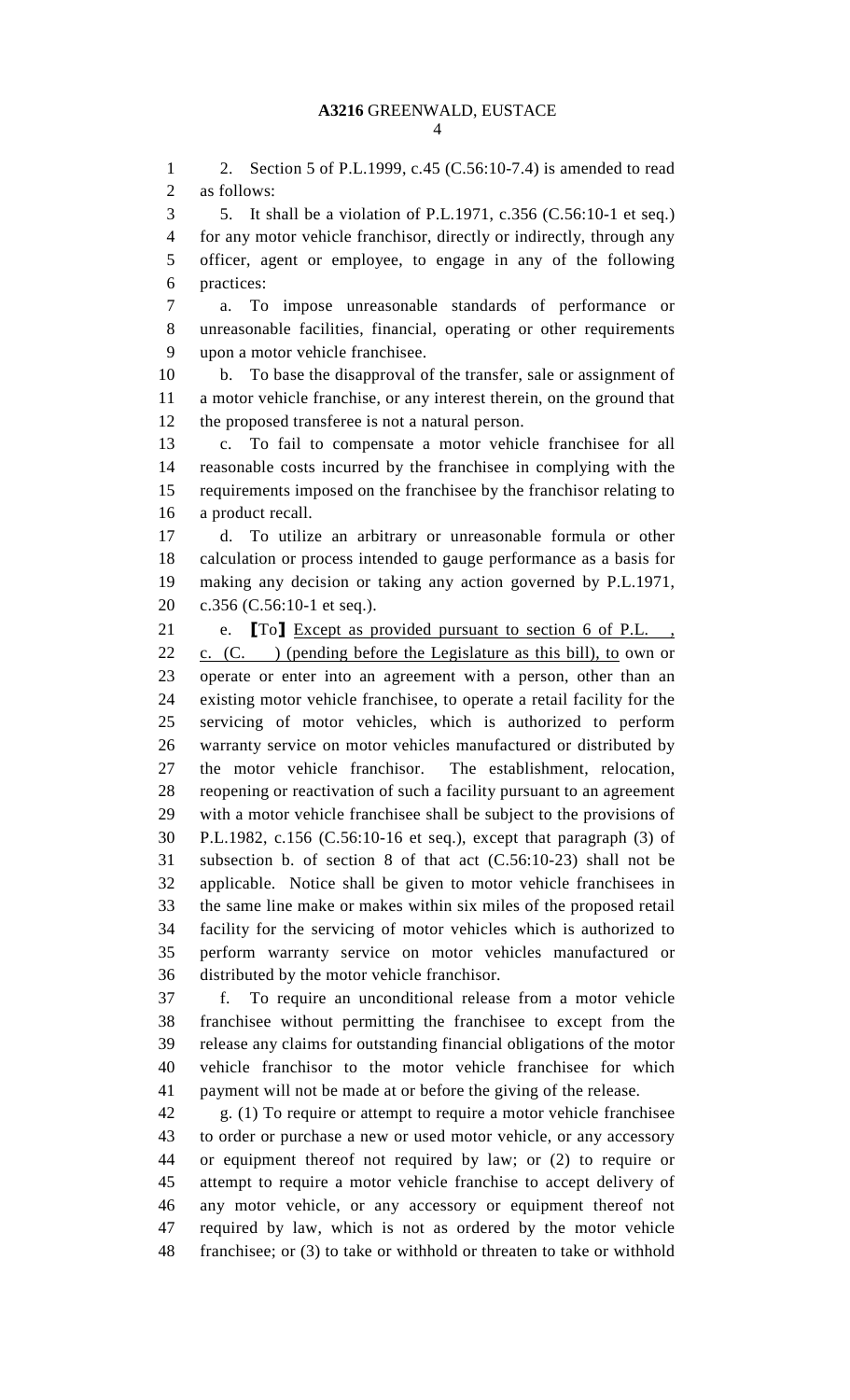1 any action, impose or threaten to impose any penalty, or deny or 2 threaten to deny any benefit, as a result of the motor vehicle 3 franchisee's failure or refusal to purchase, order or accept delivery 4 of any such motor vehicle, accessory or equipment. This subsection 5 shall not prevent a motor vehicle franchisor from requiring that a 6 motor vehicle franchisee carry a representative inventory of models 7 offered for sale by the motor vehicle franchisor.

8 h. To fail or refuse to sell or offer to sell to all motor vehicle 9 franchisees in a line make every motor vehicle sold or offered for 10 sale to any motor vehicle franchisee of the same line make, or to 11 fail or refuse to sell or offer to sell such motor vehicles to all motor 12 vehicle franchisees at the same price for a comparably equipped 13 motor vehicle, on the same terms, with no differential in discount, 14 allowance, credit or bonus, and on reasonable, good faith and non-15 discriminatory allocation and availability terms. However, the 16 failure to deliver any such motor vehicle shall not be considered a 17 violation of this section if the failure is not arbitrary and is due to a 18 lack of manufacturing capacity or to a strike or labor difficulty, a 19 shortage of materials, a freight embargo or other cause over which 20 the franchisor has no control. A motor vehicle franchisor shall not 21 require a motor vehicle franchisee to purchase unreasonable 22 quantities of advertising materials, purchase special tools not 23 required to properly service a motor vehicle or undertake sales 24 person or service person training unrelated to the motor vehicle or 25 meet unreasonable display requirements as a condition of receiving 26 a motor vehicle.

27 i. Unless compelled by law or legal process, (1) if the 28 customer has objected thereto in writing, to require a motor vehicle 29 franchisee to publish, release, convey or otherwise provide 30 information obtained with respect to any customers, contracts, 31 products, services or other transactions of the motor vehicle 32 franchisee which is not necessary for the motor vehicle franchisor 33 to meet its obligations to consumers or the motor vehicle 34 franchisee, including vehicle recalls or other requirements imposed 35 by State or federal law, or for complying with the duties or 36 obligations of the respective parties under the franchise; or (2) to 37 release such information which has been provided to it by the motor 38 vehicle franchisees to any third party.

39 j. To impose or attempt to impose any requirement, limitation 40 or regulation on, or interfere or attempt to interfere with, the 41 manner in which a motor vehicle franchisee utilizes the facilities at 42 which a motor vehicle franchise is operated, including, but not 43 limited to, requirements, limitations or regulations as to the line 44 makes of motor vehicles that may be sold or offered for sale at the 45 facility, or to take or withhold or threaten to take or withhold any 46 action, impose or threaten to impose any penalty, or deny or 47 threaten to deny any benefit, as a result of the manner in which the 48 motor vehicle franchisee utilizes his facilities, except that the motor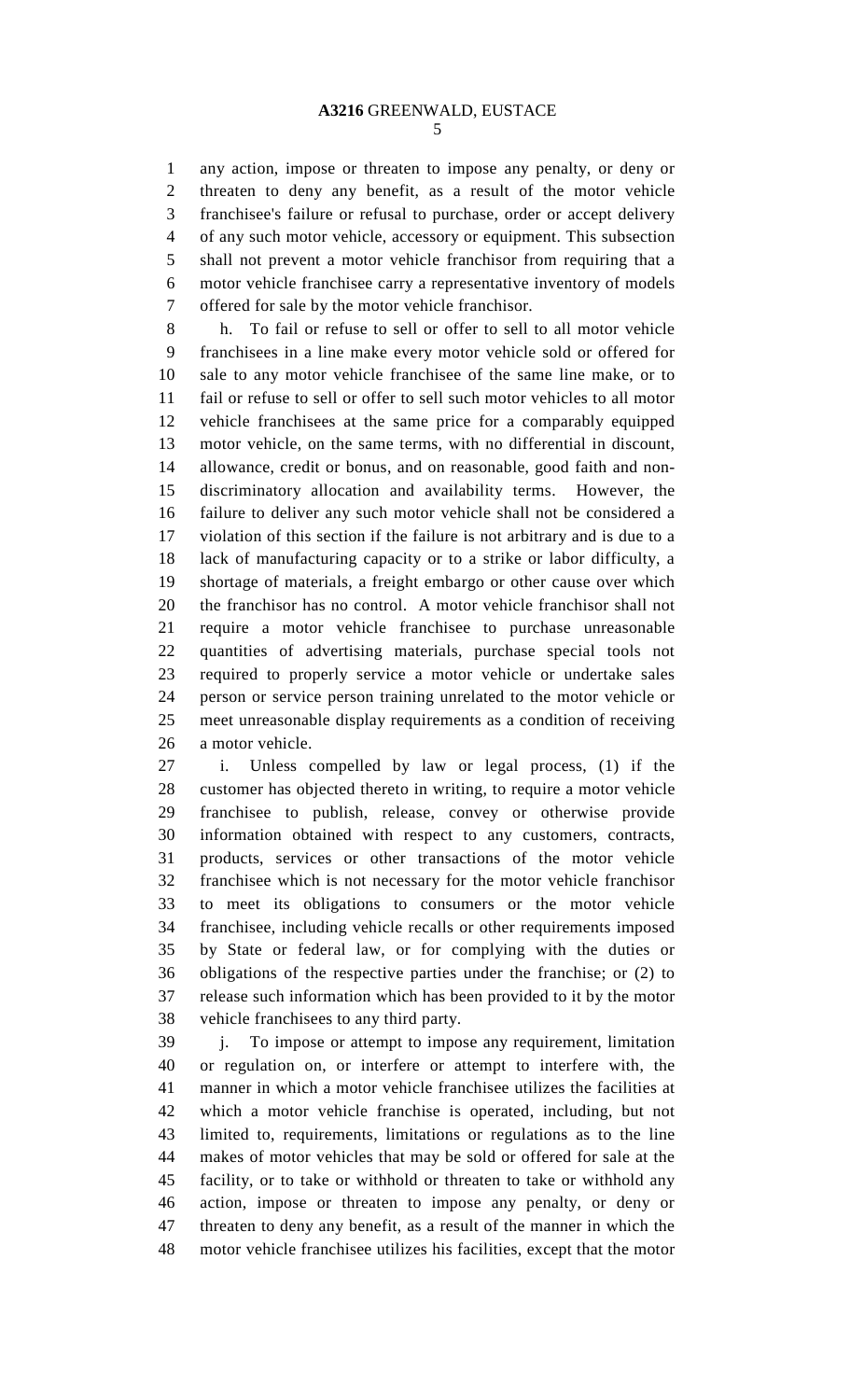1 vehicle franchisor may require that the portion of the facilities 2 allocated to or used for the motor vehicle franchise meets the motor 3 vehicle franchisor's reasonable, written space and volume 4 requirements as uniformly applied by the motor vehicle franchisor. 5 The provisions of this subsection shall not apply if the motor 6 vehicle franchisor and the motor vehicle franchisee voluntarily 7 agree to the requirement and separate and valuable consideration 8 therefor is paid.

9 k. To require or attempt to require a motor vehicle franchisee, 10 or the owner or landlord of property on which a motor vehicle 11 franchise is operated, to give a motor vehicle franchisor or any 12 person under the control of the motor vehicle franchisor an interest 13 in or option with respect to the real property on which the motor 14 vehicle franchise is operated, to restrict the uses to which the 15 facility at which the motor vehicle franchise is operated may be put 16 during or after the term of the franchise, or to take or withhold or 17 threaten to take or withhold any action, impose or threaten to 18 impose any penalty, or deny or threaten to deny any benefit, as a 19 result of the failure or refusal of a motor vehicle franchisee, 20 property owner, or landlord to agree to or comply with any such 21 demand or restriction. Nothing in this subsection shall be deemed 22 to bar a voluntary agreement between a motor vehicle franchisor 23 and a motor vehicle franchisee, or the owner or landlord of property 24 on which a motor vehicle franchise is operated, to give the motor 25 vehicle franchisor or the person under the control of the motor 26 vehicle franchisor an interest in or option with respect to the real 27 property on which a motor vehicle franchise is operated, or to 28 restrict the uses to which the facility at which the motor vehicle 29 franchise is operated is put, provided that separate and valuable 30 consideration is paid for such interest, option or restriction.

31 l. To require or attempt to require a motor vehicle franchisee 32 to relocate his franchise or to implement any facility or operational 33 modification or to take or withhold or threaten to take or withhold 34 any action, impose or threaten to impose any penalty, or deny or 35 threaten to deny any benefit as a result of the failure or refusal of 36 such motor vehicle franchisee to agree to any such relocation or 37 modification, unless the motor vehicle franchisor can demonstrate 38 that: (1) funds are generally available to the franchisee for the 39 relocation or modification on reasonable terms; and (2) the motor 40 vehicle franchisee will be able, in the ordinary course of business as 41 conducted by such motor vehicle franchisee, to earn a reasonable 42 return on his total investment in such facility or from such 43 operational modification, and the full return of his total investment 44 in such facility or from such operational modifications within 10 45 years; or (3) the modification is required so that the motor vehicle 46 franchisee can effectively sell and service a motor vehicle offered 47 by the motor vehicle franchisor based on the specific technology of 48 the motor vehicle. This subsection shall not be construed as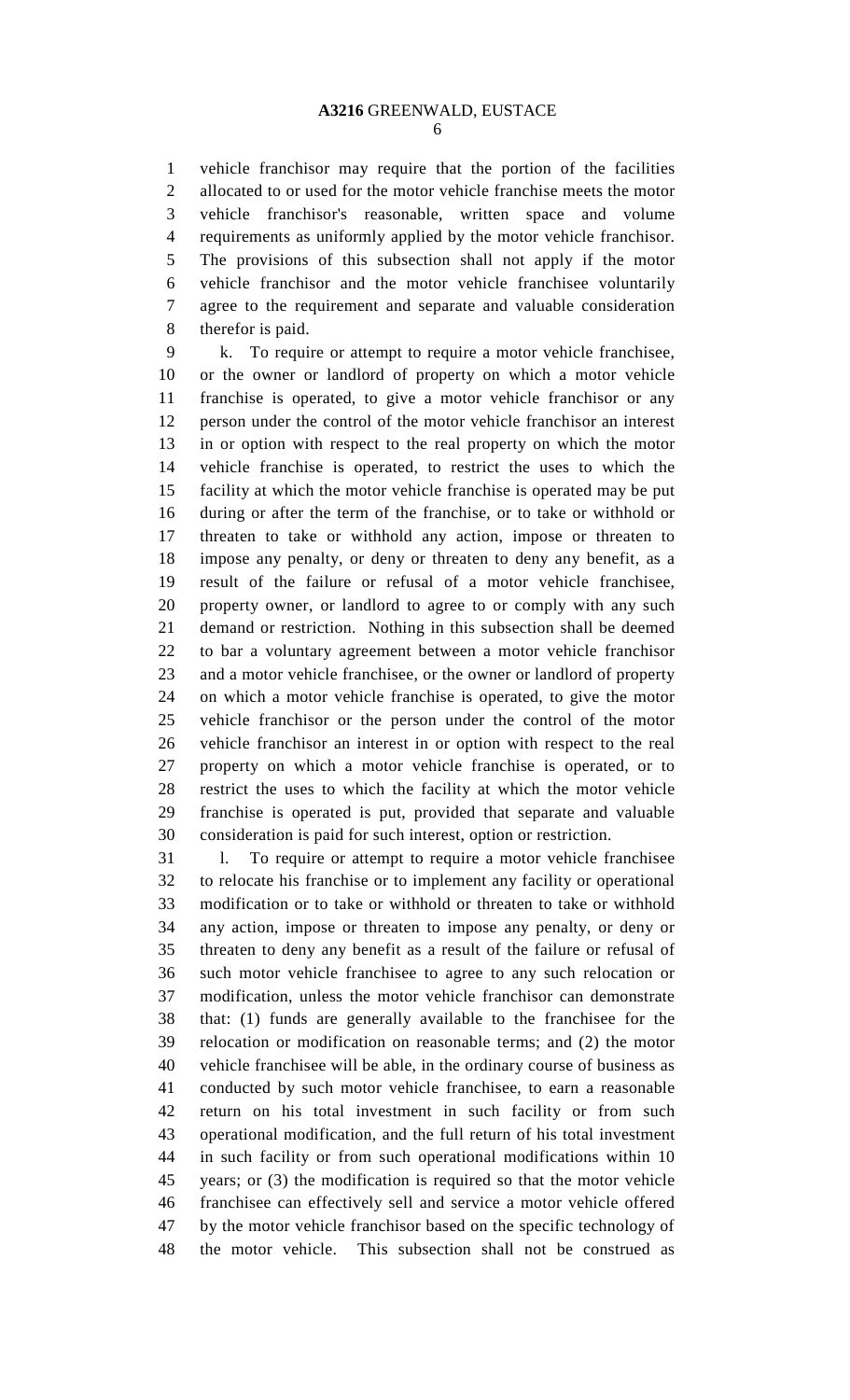1 requiring a motor vehicle franchisor to guarantee that the return as 2 provided in paragraph (2) of this subsection will be realized.

3 m. Directly, or through any financial institution having any 4 commonality of ownership with the motor vehicle franchisor, to 5 require or attempt to require, or to take or withhold or threaten to 6 take or withhold any action, impose or threaten to impose any 7 penalty, or deny or threaten to deny any benefit, as a result of the 8 failure or refusal of a motor vehicle franchisee to maintain working 9 capital, equity, floor plan financing or other indications of financial 10 condition, greater than the lesser of (1) the minimum required to 11 operate the motor vehicle franchise based on the operations of the 12 franchise over the prior 12-month period; or (2) an increase of no 13 more than 5% over the prior calendar year, unless the motor vehicle 14 franchisor, or the financial institution having any commonality of 15 ownership with a motor vehicle franchisor, can establish that such 16 failure or refusal prevents the franchisee from operating the 17 franchise in the ordinary course of business. This subsection shall 18 not apply if the working capital, equity, floor plan financing or 19 other indication of financial condition is the result of an 20 accommodation by the motor vehicle franchisor, or financial 21 institution with a commonality of ownership with the motor vehicle 22 franchisor, to the motor vehicle franchisee, containing specific 23 terms and deadlines for the restoration of the motor vehicle 24 franchisee's working capital, inventory, floor plan financing or 25 other indication of financial condition, which accommodation is 26 agreed to in writing by the motor vehicle franchisee.

27 n. To impose or attempt to impose any conditions on the 28 approval of the transfer of a motor vehicle franchise, except as 29 provided in section 6 of P.L.1971, c.356 (C.56:10-6).

30 o. To amend or modify the franchise of a motor vehicle 31 franchisee, or any lease or agreement ancillary or collateral to such 32 franchise, including in connection with the renewal of a franchise, if 33 such amendment or modification is not in good faith, is not for good 34 cause, or would adversely and substantially alter the rights, 35 obligations, investment or return on investment of the motor vehicle 36 franchisee.

37 p. To take or withhold or threaten to take or withhold any 38 action, impose or threaten to impose any penalty, or deny or 39 threaten to deny any benefit, because the motor vehicle franchisee 40 sold or leased a motor vehicle to a customer who exported the 41 vehicle to a foreign country or who resold the vehicle, unless the 42 motor vehicle franchisor can establish that the motor vehicle 43 franchisee knew or reasonably should have known, prior to the sale 44 or lease, that the customer intended to export or resell the motor 45 vehicle; provided, however, that it shall be presumed that the motor 46 vehicle franchisee did not know or should not have reasonably 47 known that the vehicle would be exported if the vehicle is titled or 48 registered in any state or the District of Columbia.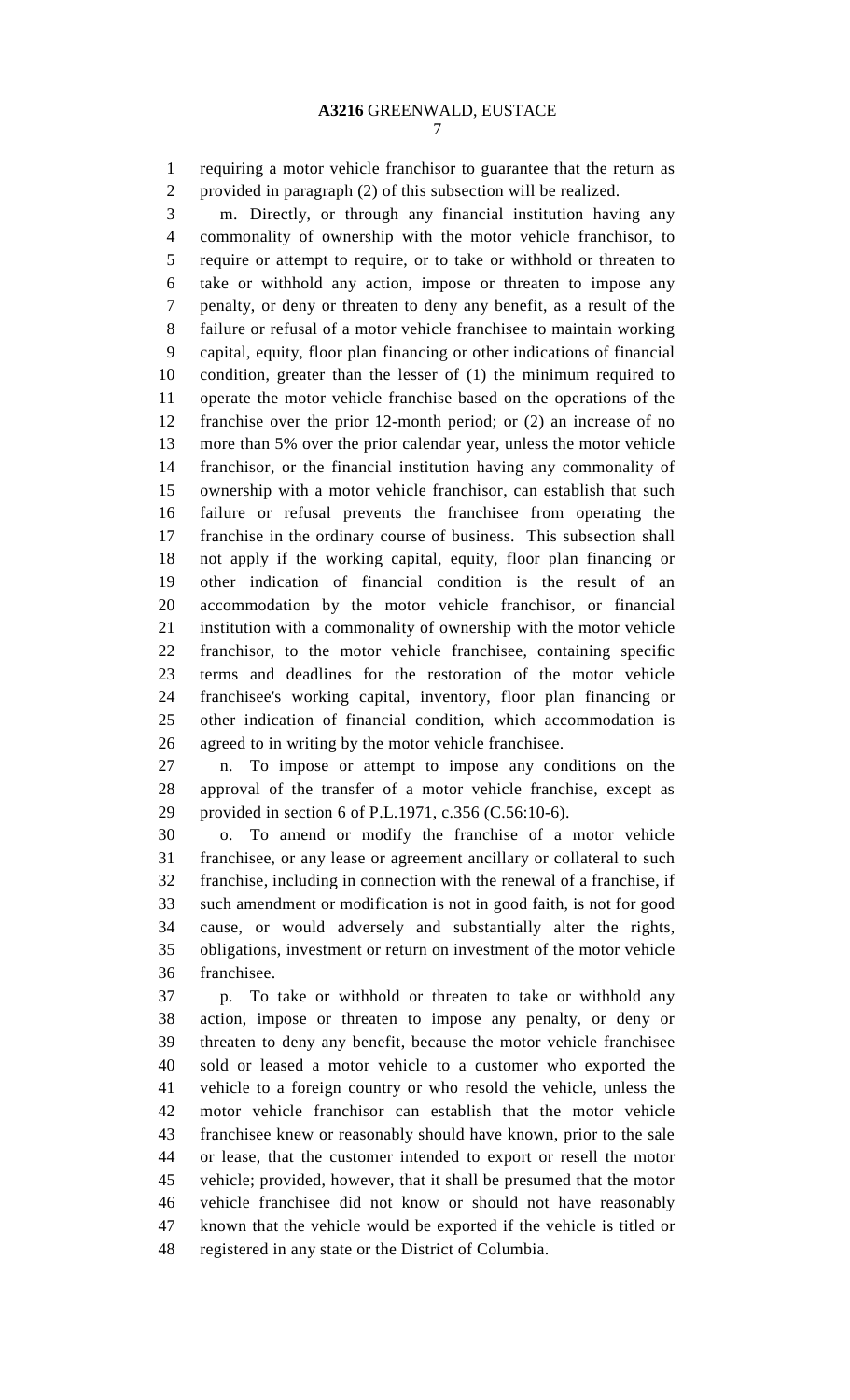1 q. To require a motor vehicle franchisee, at the time of entering 2 into a franchise arrangement, any lease or agreement ancillary or 3 collateral to a motor vehicle franchise, or any amendment, 4 modification, renewal or termination thereof, to assent to a release, 5 assignment, novation, waiver or estoppel, which would relieve any 6 person from liability imposed by P.L.1971, c.356 (C.56:10-1 et 7 seq.); provided that nothing in this subsection shall be deemed to 8 prohibit a voluntary agreement between the motor vehicle 9 franchisor and the motor vehicle franchisee which contains a 10 release, assignment, novation, waiver or estoppel for which separate 11 and valuable consideration is paid by the motor vehicle franchisor 12 to the motor vehicle franchisee.

13 r. To provide any term or condition in any motor vehicle 14 franchise, in any lease or other agreement ancillary or collateral to a 15 motor vehicle franchise or in any renewal, amendment or 16 modification thereof, which term or condition directly or indirectly 17 violates P.L.1971, c.356 (C.56:10-1 et seq.).

18 s. To allocate vehicles to or evaluate the performance of a 19 motor vehicle franchise based on, or offer any discount, incentive, 20 bonus, program, allowance or credit that differentiates between 21 vehicle sales by a motor vehicle franchisee within a territory or 22 geographic area assigned to the motor vehicle franchisee and 23 vehicle sales outside of such territory or geographic area.

24 (cf: P.L.2011, c.66, s.2)

25

26 3. Section 1 of P.L.1985, c.361 (C.56:10-26) is amended to

27 read as follows:

28 1. As used in this act:

29 **[a.]** "Consumer" means the purchaser, other than for resale, of a 30 motor vehicle  $\left[\cdot\right]$ .

31 [b.] "Franchise" means a written arrangement for a definite or 32 indefinite period in which a motor vehicle franchisor grants a right 33 or license to use a trade name, trademark, service mark or related 34 characteristics and in which there is a community of interest in the 35 marketing of new motor vehicles at retail, by lease, agreement or 36 otherwise  $\left[\cdot\right]$ .

37 [c.] "Motor vehicle" means and includes all vehicles propelled 38 otherwise than by muscular power, and motorcycles, trailers and 39 tractors, excepting: (1) those vehicles as run only upon rails or 40 tracks, motorized bicycles, and buses, including school buses; and 41 (2) those motor vehicles not designed or used primarily for the 42 transportation of persons or property and only incidentally operated 43 or moved over a highway  $\left[\cdot\right]$ .

44 [d.] "Motor vehicle franchisee" means a person to whom a 45 franchise is granted by a motor vehicle franchisor and who or which 46 holds a current valid motor vehicle dealer's license issued pursuant 47 to R.S.39:10-19 and has an established place of business  $\left[\cdot\right]$ .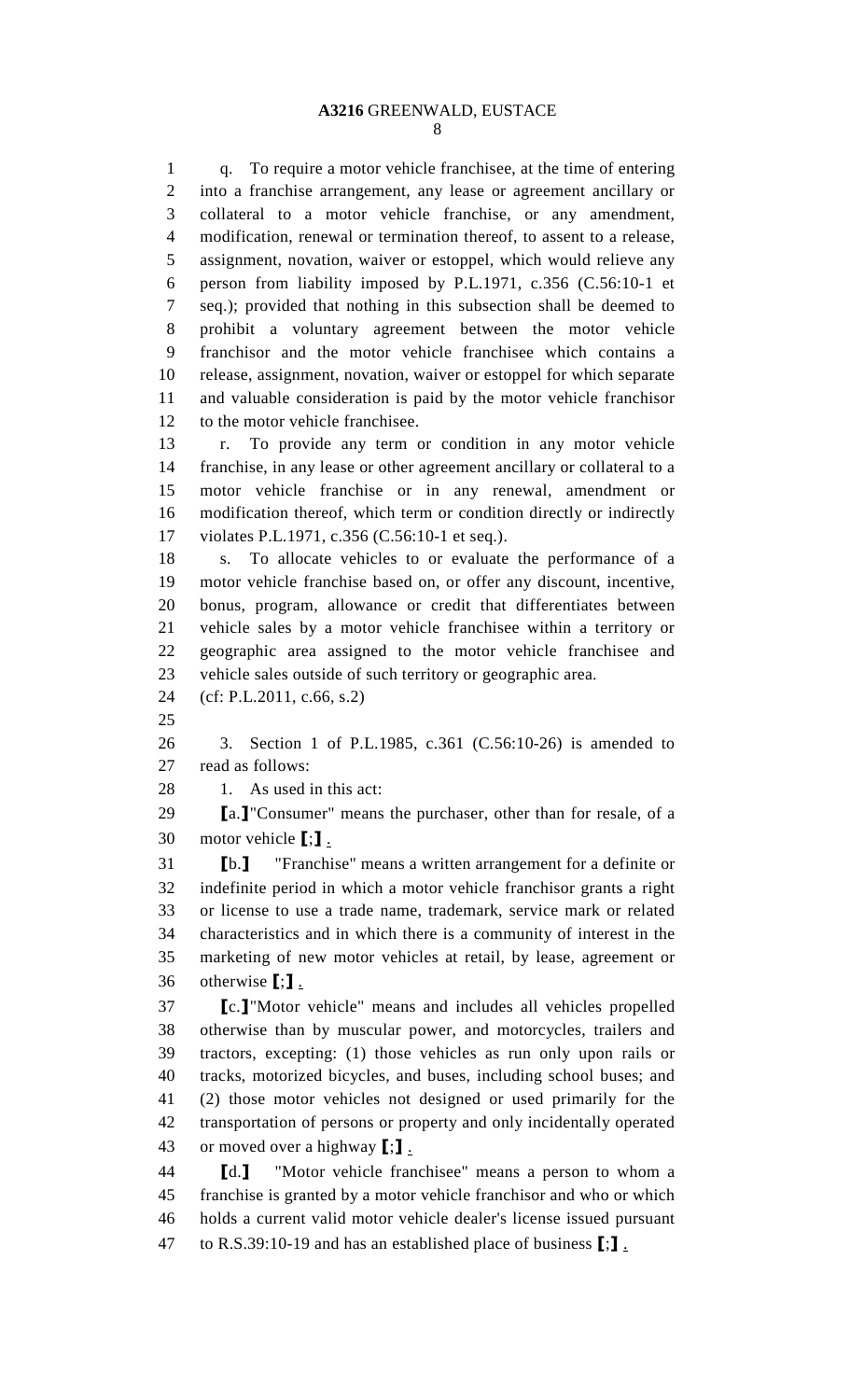1 [e.] "Motor vehicle franchisor" means a person engaged in the 2 business of manufacturing, assembling or distributing new motor 3 vehicles, or importing into the United States new motor vehicles 4 manufactured or assembled in a foreign country, who will under 5 normal business conditions during the year, manufacture, assemble, 6 distribute or import at least 10 new motor vehicles  $\left[\cdot\right]$ .

7 [f. "Place of business" means a fixed geographical location at 8 which the motor vehicle franchisor's motor vehicles are offered for 9 sale and sold, but shall not include an office, a warehouse, a place 10 of storage, a residence or a vehicle;

11 g.] "New motor vehicle" means a newly manufactured motor 12 vehicle  $\left[ \cdot \right]$ .

13 [h.] "Person" means a natural person, corporation, 14 partnership, trust, or other entity and, in the case of an entity, it 15 shall include any other entity which has a majority interest in that 16 entity or effectively controls that other entity as well as the 17 individual officers, directors, and other persons in active control of 18 the activities of each such entity.

19 "Place of business" means a fixed geographical location at which 20 the motor vehicle franchisor's motor vehicles are offered for sale 21 and sold, but shall not include an office, a warehouse, a place of 22 storage, a residence or a vehicle.

23 "Zero emission vehicle" means a motor vehicle certified as a 24 zero emission vehicle pursuant to the California Air Resources 25 Board zero emission vehicle standards for the applicable model 26 year, but shall not include an advanced technology partial zero 27 emission vehicle, a partial zero emission vehicle, or a hybrid 28 electric vehicle.

```
29 (cf: P.L.1991, c.409, s.1)
```
30

31 4. Section 2 of P.L.1985, c.361 (C.56:10-27) is amended to 32 read as follows:

33 2. **[It]** Except as provided pursuant to section 6 of P.L. 34 c. (C. ) (pending before the Legislature as this bill), it shall be a 35 violation of this act for any motor vehicle franchisor, directly or 36 indirectly, through any officer, agent, employee, broker or any 37 shareholder of the franchisor, except a shareholder of 1% or less of 38 the outstanding shares of any class of securities of a franchisor 39 which is a publicly traded corporation, or other person, to offer to 40 sell or sell motor vehicles, to a consumer, other than an employee of 41 the franchisor, except through a motor vehicle franchisee. 42 (cf: P.L.1985, c.361, s.2)

43

44 5. Section 3 of P.L.1985, c.361 (C.56:10-28) is amended to 45 read as follows:

46 3. **[It]** Except as provided pursuant to section 6 of P.L.

47 c.  $(C.$  ) (pending before the Legislature as this bill), it shall be a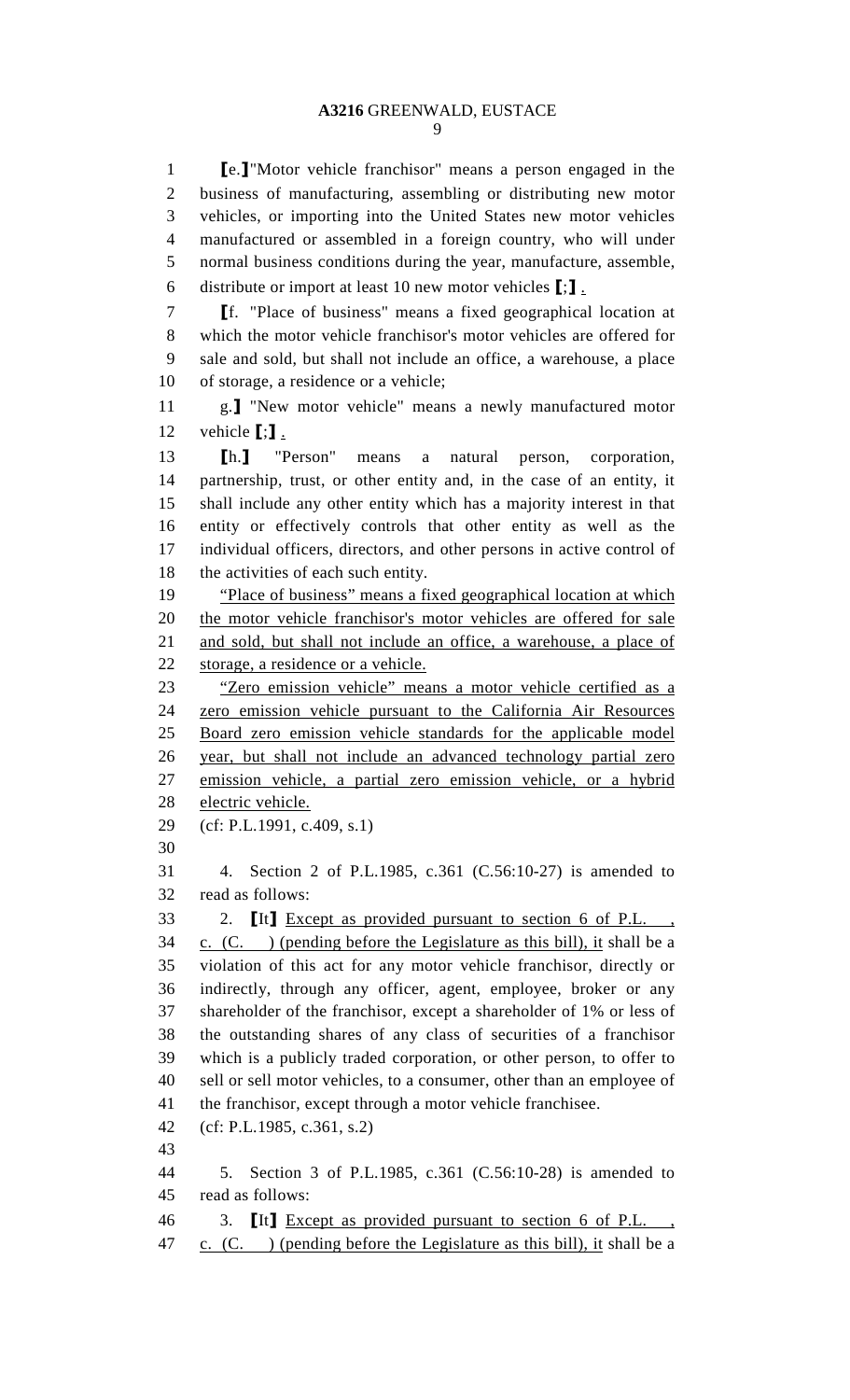#### **A3216** GREENWALD, EUSTACE 10

1 violation of this act for a motor vehicle franchisor, directly or 2 indirectly, through any officer, agent, employee, broker or any 3 shareholder of the franchisor, except a shareholder of 1% or less of 4 the outstanding shares of any class of securities of a franchisor 5 which is a publicly traded corporation, or other person, to own or 6 operate a place of business as a motor vehicle franchisee, except 7 that this section shall not prohibit the ownership or operation of a 8 place of business by a motor vehicle franchisor for a period, not to 9 exceed 24 consecutive months, during the transition from one motor 10 vehicle franchisee to another; or the investment in a motor vehicle 11 franchisee by a motor vehicle franchisor if the investment is for the 12 sole purpose of enabling a partner or shareholder in that motor 13 vehicle franchisee to acquire an interest in that motor vehicle 14 franchisee and that partner or shareholder is not otherwise 15 employed by or associated with the motor vehicle franchisor and 16 would not otherwise have the requisite capital investment funds to 17 invest in the motor vehicle franchisee, and has the right to purchase 18 the entire equity interest of the motor vehicle franchisor in the 19 motor vehicle franchisee within a reasonable period of time not to 20 exceed 10 years.

21 (cf: P.L.1993, c.189, s.4)

22

23 6. (New section) Notwithstanding the provisions of any law, 24 rule or regulation to the contrary, a motor vehicle franchisor 25 licensed pursuant to R.S.39:10-19 on or prior to January 1, 2014 26 and exclusively manufacturing zero emission vehicles may buy 27 from and sell, offer to sell, or deal to a consumer a zero emission 28 vehicle, provided that the franchisor owns or operates, directly or 29 indirectly:

30 (1) no more than four places of business in the State; and

31 (2) at least one retail facility for the servicing, including 32 warranty servicing, of zero emission vehicles sold, offered for sale, 33 or otherwise distributed in this State. This facility shall be 34 furnished with all the equipment required to service a zero emission 35 vehicle.

36 A franchisor shall not be required to establish or operate a place 37 of business at a retail facility for the servicing of zero emission 38 vehicles.

39

40 7. (New section) Before March 1 annually, all motor vehicle 41 franchisors and motor vehicle franchisees in the State, as defined 42 pursuant to section 1 of P.L.1985, c.361 (C.56:10-26), shall report 43 to the Division of Taxation the number of zero emission vehicles 44 sold in the State each calendar year and exempt from the tax 45 imposed under the "Sales and Use Tax Act," P.L.1966, c.30 46 (C.54:32B-1 et seq.) pursuant to section 11 of P.L.2003, c.266 47 (C.54:32B-8.55).